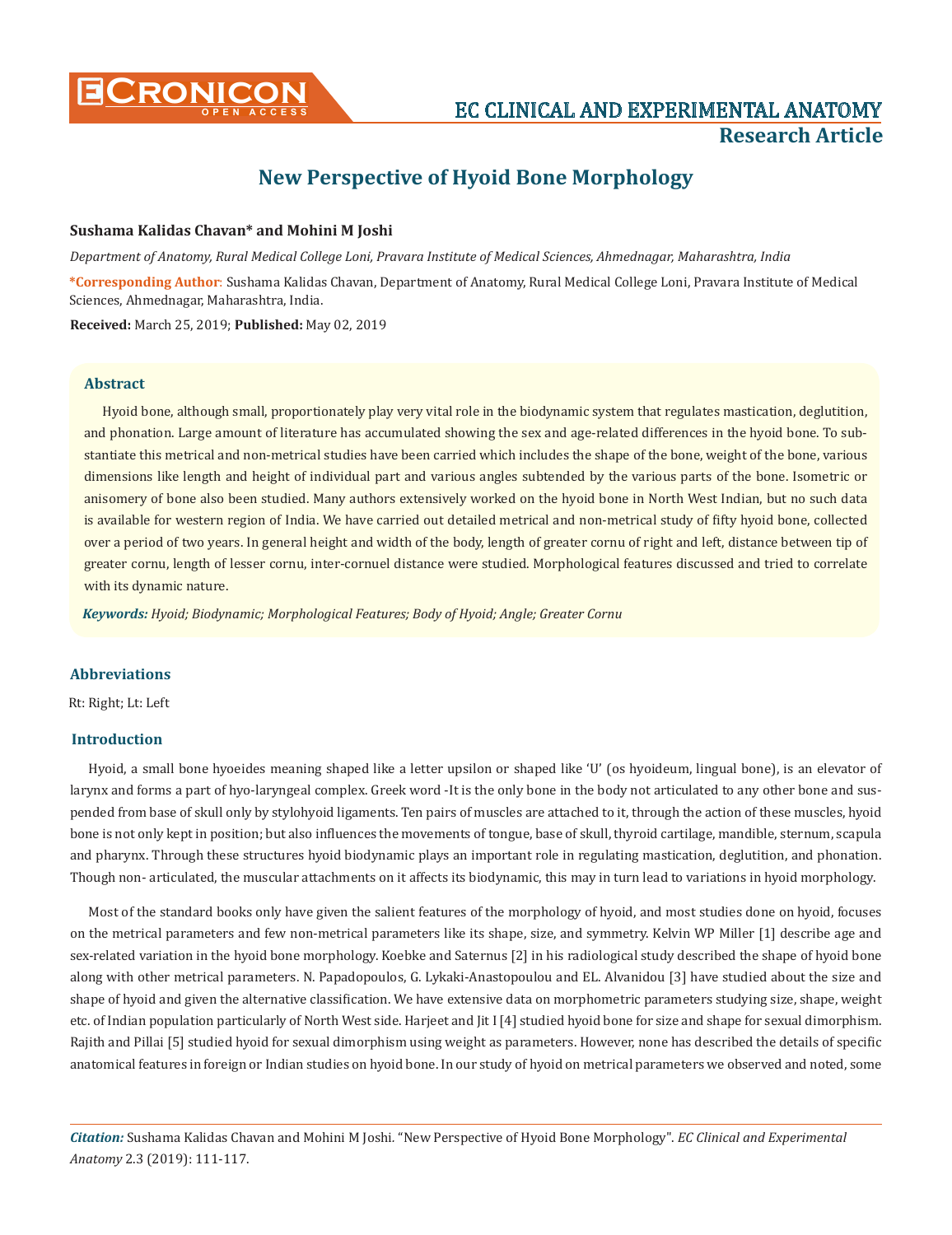of the morphological features which we like to highlight here. Attempt has been made to explore the morphological picture of hyoid that will not only enhance the anatomical facts but also help to understand biodynamic of hyoid bone.

#### **Materials and Methods**

The study was carried out in Department of Anatomy, Rural Medical College, Pravara Institute of Medical Sciences (DU), Loni, Ahmednagar (Maharashtra). Fifty-four cadavers used for dissection by students have been utilized for study purpose. All the cadavers were beyond forty years of age. All specimens of hyoid removed from cadavers and meticulously dissected to remove all soft tissues. Both sexes were included as part of study. The bones that were broken or those bones from which soft tissue separation not possible completely, and obscuring the morphological characteristics were excluded. As sample size of female bones was less, dimorphic study could not be attempted.

#### **Results**

During our study, we observed some interesting morphological features (Figure 1 and 2) on body of hyoid (basihyal) (Table 1). In the study, transverse ridge (Figure 1A) was observed over the body of hyoid. Transverse ridge was most constant feature found in all 50 (100%) cases. It is thick bar of compact bone and found to be continuous with lesser horn in 20 (40%) cases. Lesser cornu of hyoid (Figure 1B) was present in 39 cases, and in 6 cases, not seen on both sides. Out of 39 cases, lesser cornu was arising from body of hyoid in 15 cases, from the greater cornu in 22 cases and from the junction of body and greater cornu in two cases. Line of fusion between body and greater cornu was seen in 27 cases. In 23 cases, it was completely ossified. Lesser cornu was continuous with transverse ridge present on anterior aspect of body in 17 cases. In all these cases, lesser cornu was arising from body or from the junction of body with greater cornu. Right angle to transverse ridge, was a vertical median ridge (Figure 1C) present on anterior superior surface was limited to superior aspect, is found in 17 cases (34%) in the present study and divided superior aspect into two half. Among these, three bones showed extension of ridge on anterio-inferior surface. Prominent tubercle (Figure 1D) in the middle of the anterio-superior surface, replaced the vertical median ridge in 19 cases (34%). In few cases tubercle was as high as 3 - 4 mm. On either side of ridge or tubercle there are shallow depression (Figure 1E). 'V' shaped ridge: (Figure 1F) was found dividing the superior aspect into three shallow depression one median, placed between limbs of 'V' and two were lateral to the limbs in 7 cases (14%). Single large fosse (Figure 1G) was occupying the whole of the anterio-superior aspect of body of hyoid with absence of vertical ridge or tubercle in seven cases (14%). Posterior surface of body of hyoid while cleaning the hyoid for our study purpose it was very difficult to remove the soft tissue element from posterior surface of hyoid. This surface filled to the depth with dense connective tissue element has already been described in literature. After digging up the soft tissue and clearing the surface, we came across a large fossa occupying almost whole of the posterior surface of body of hyoid (Figure 1H). The fossa is larger of the depth ranging 0.9 mm to as deep as 6 millimeter; mean being 2.27 mm. Large amount of thick connective tissue element filled the fossa that appeared to be elastic in nature. The attachment of genio-hyoid muscle found to extend in periphery of this fossa. This fossa over the posterior surface found in all hyoid.



*Figure 1: Diagrammatic features of hyoid bone.*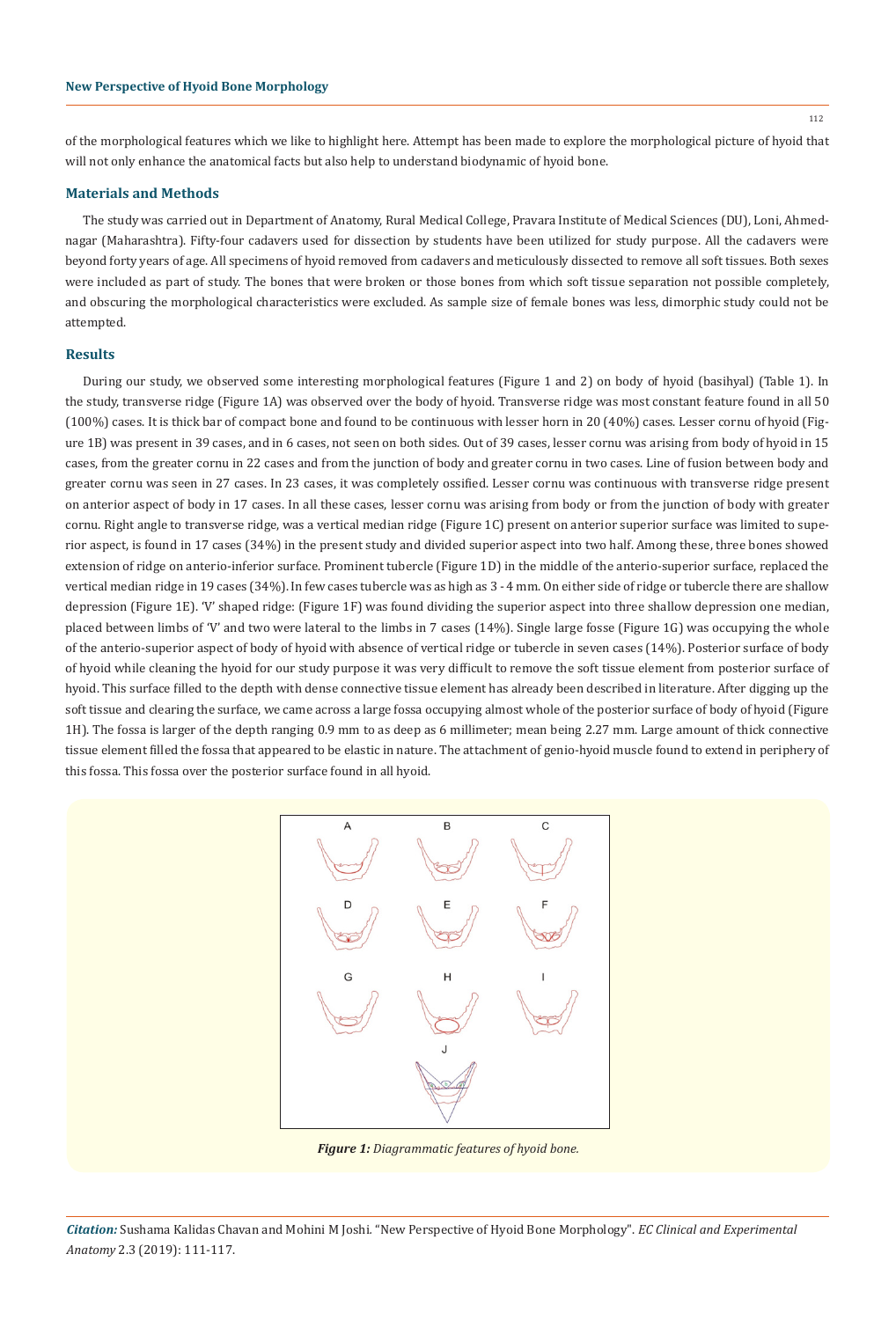

*Figure 2: Morphological features of hyoid bone.*

| <b>Morphological Parameters</b>         | <b>Numbers</b> | Percentage |  |
|-----------------------------------------|----------------|------------|--|
| Transverse ridge                        | 50             | 100%       |  |
| Vertical Median ridge                   | 17             | 34%        |  |
| Tubercle                                | 19             | 38%        |  |
| V Shaped                                | 7              | 14%        |  |
| Single, large fossa on superior surface |                | 14%        |  |
| Fossa on posterior aspect of body       | 50             | 100%       |  |

*Table 1: Morphologic variations of hyoid bone.*

Superior border of body of hyoid was thinner than the inferior border that found to be quite thick particularly at the attachment of omo-hyoid and sterno-hyoid muscles. Prominent projection (Figure 1H) observed on the inferior border of body of hyoid on either side at the junction of body and greater cornu of hyoid in 12 cases (24%).

The various metrical parameters of hyoid bone included in the study depicted with mean and standard deviations. Mean width of body and mean distance between tips of greater cornu of hyoid was as shown in the (Table 2).

| <b>Parameters</b>                            | Mean (mm) | <b>Standard deviation (Sd)</b> |
|----------------------------------------------|-----------|--------------------------------|
| Body height A (anterior-inferior surface)    | 8.52      | $(\pm 1.74)$                   |
| body height B (anterior superior surface)    | 6.7       | $(\pm 1.21)$                   |
| width of body                                | 30.16327  | $(\pm 4.10)$                   |
| Depth of groove on posterior surface of body | 2.27      | $(\pm 1.07)$                   |
| Length of greater cornu RT                   | 33.88     | $(\pm 3.32)$                   |
| Length of greater cornu LT                   | 33.0      | $(\pm 3.67)$                   |
| Distance between tips of greater cornu       | 42.04     | $(\pm 6.5)$                    |
| Length of lesser cornu RT                    | 6.41      | ± 6.27                         |
| Length of lesser cornu LT                    | 6.53      | ± 6.54                         |
| Intercornual distance                        | 23.91     | 4.08                           |

*Table 2: Mean and standard deviation of various parameters.*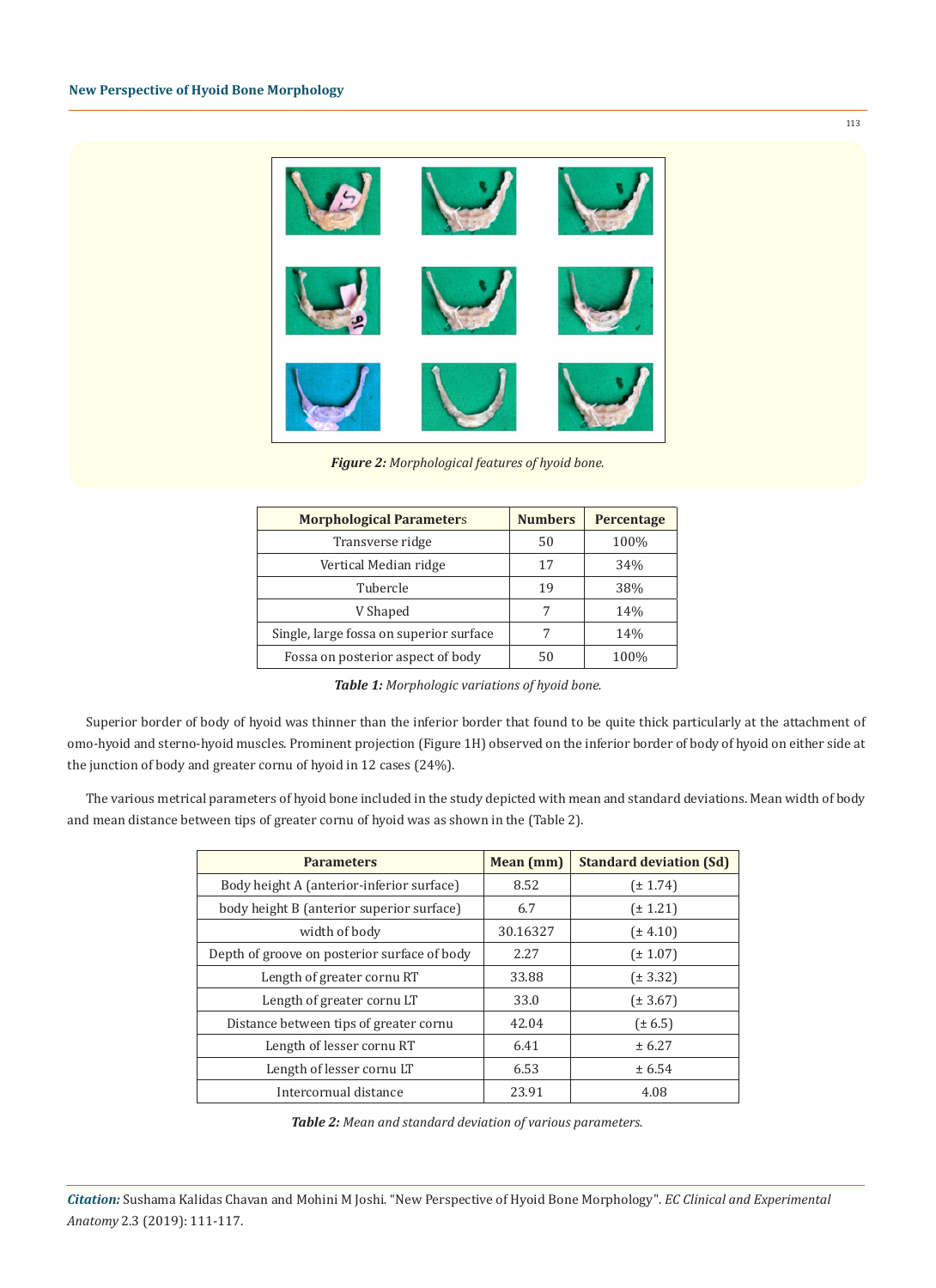It is evident from the (Table 3) that in shapes of hyoid, the proportion of Horseshoe shaped bone was maximum in the study subjects 24 (50%) whereas V shaped accounted at four (8%). With the application of Unpaired t test, significant association (p < 0.0001) was observed between the two variables for each respective shape. What the most literature on anatomy describes about the shape of hyoid bone as 'U' shaped from where its name is derived (voides or ypsiloides) is only accounts for 30% of the hyoid that we have studied. Fourteen percent bones are asymmetrical out of them 10% bones could be assign to one of the above shape. Another 4% we could not classify them because of their distorted morphology related to body and two horns.

| <b>Shapes of</b><br>hyoid bone | <b>Study</b><br>subjects | Mean<br>width | Sd   | 95%Cl           | <b>Mean</b><br>distance | Sd   | 95%Cl           | <b>Unpaired</b><br>t value | P            |
|--------------------------------|--------------------------|---------------|------|-----------------|-------------------------|------|-----------------|----------------------------|--------------|
| Horse shoe                     | 24                       | 28.04         | 3.56 | $26.53 - 29.54$ | 41.91                   | 3.95 | $40.24 - 43.57$ | 12.77                      | ${}< 0.0001$ |
| Boat                           | 5                        | 32            | 5.70 | 24.92 - 39.07   | 53.8                    | 4.38 | 48.36 - 59.23   | 6.78                       | ${}< 0.0001$ |
| $\mathbf{U}$                   | 15                       | 33            | 2.95 | $31.36 - 34.63$ | 36.67                   | 4.13 | 34.38 - 38.95   | 2.80                       | ${}< 0.0001$ |
| V                              | 4                        | 28            | 2.1  | 24.65 - 31.34   | 50.75                   | 1.5  | 48.36 - 53.13   | 17.63                      | ${}< 0.0001$ |

*Table 3: Varied morphological shapes in relation to width and distance between tips of greater cornu.*

An attempt was made to study the correlation between various variables used in the study. There was no statistical significant correlation among the distance between tip of greater cornu and width of body ( $r = 0.78$ , 95% Cl 0.20 - 0.35, P = 0.59) and inter cornual distance  $(r = 0.08, 95\%$ Cl 0.20 - 0.36, P = 0.56). The variables of angle b showed the significant positive correlation with angle 1  $(r = 0.40, 95\%$ Cl 0.13 - 0.61, P = 0.004) and angle 2 (r = 0.38, 95%Cl 0.10 - 0.60, p = 0.007) Signifying that increase or decrease in one variable influences the other variable in same manner. It is evident from (Table 4). That mean angle a1 is greater than angle a 2 followed by still decrement in angle b for each varied shape of bone. On application Of ANOVA test, a significant association observed between the means for each shape of bone.

| <b>Shapes of</b> | <b>Study</b>   | Mean     | <b>Sd</b> | <b>Mean</b> | Sd   | <b>Mean</b> | Sd    | P            |
|------------------|----------------|----------|-----------|-------------|------|-------------|-------|--------------|
| hyoid bone       | subjects       | angle a1 |           | angle a2    |      | angle b     |       |              |
| Horse shoe       | 24             | 120.12   | 8.16      | 115.04      | 7.36 | 77.79       | 8.02  | ${}< 0.0001$ |
| Boat             | 5              | 127.4    | 10.78     | 122.4       | 7.5  | 91.4        | 8.64  | ${}< 0.0001$ |
| $\mathbf{U}$     | 15             | 117.73   | 9.48      | 116.8       | 6.54 | 66.2        | 11.49 | ${}< 0.0001$ |
|                  | $\overline{4}$ | 126      | 9.09      | 120         | 4.08 | 95          | 13.51 | ${}< 0.0001$ |

*Table 4: Association between means of angles in relation to varied shapes of hyoid bone.*

## **Discussion**

The larynx, hyoid bone, and lower jaw bone move together and are interlocked via the muscles, while pulled into a vertical position from the cranium. This positional relationship was formed because humans stand upright on two legs, breathe through the diaphragm (particularly indrawn breath) stably and with efficiency, and masticate efficiently using the lower jaw, formed by membranous ossification [6]. The morphological features seen, is reflected by the attachment and the pull over the hyoid bone. This transverse ridge usually described as the ridge that divides the differently directed anterior surface into anterio-superior and anterio-inferior surface. Parson described it as a compact bar of bone, is not merely a plane feature, but can be related to the line of fusion between II and III arch bone [7]. Its continuity with lesser cornu, to our knowledge is secondary to complete fusion between greater cornu and lesser cornu as evident in our study. Therefore, there is no reason to believe that transverse ridge could be derived from II arch and rest of the body being derived from III visceral arch [7], in unossified hyoid the lesser cornu appear to arise from greater cornu as against from the body of hyoid in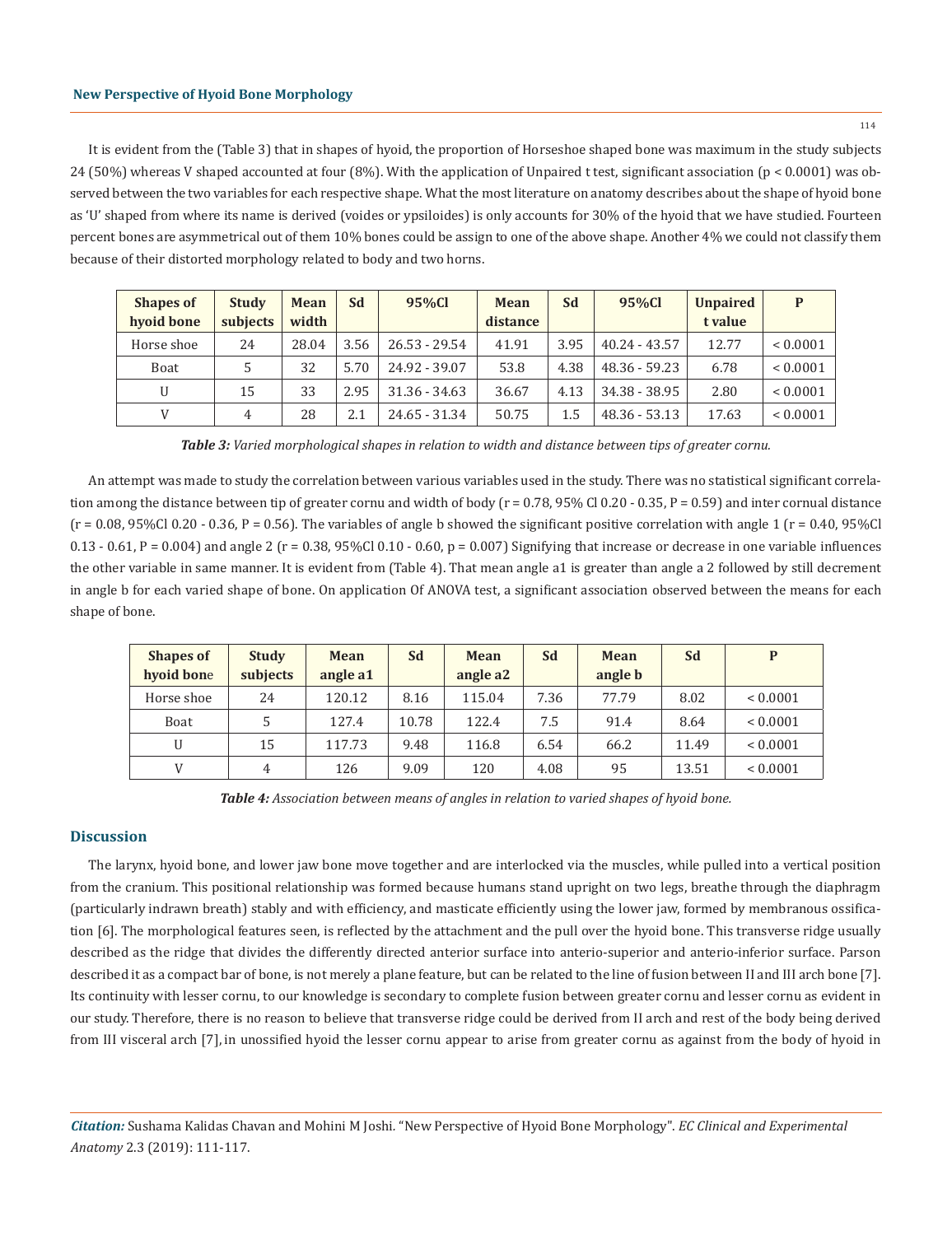115

ossified hyoid. Lesser cornu connected to the body by fibrous tissue and occasionally to the greater cornu by synovial joints. The joint may be obliterated by ossification in later decades [8]. Vertical median ridge as described in most textbook, found in 34% cases only, limited more commonly to anterio-superior aspect and rarely extend on anterio-inferior surface. From our study, it is clear that variation may exist pertaining to this ridge, which may be replaced by tubercle (38%), or 'V-shape ridge (12%) and no ridge (14%). Parson found the vertical median ridge in 72 of his 108 specimens, in nearly three quarters of specimen. In some it was a mere vestige, but in the greater number a knob projected some 3 mm. This ridge is described in some of our textbooks, but parson described it as the glosso-hyal process [7]. Above the transverse ridge in the middle line is the glosso-hyal or entoglossal process, well-marked in reptiles and in the horse among mammals [9]. The presence of transverse ridge and vertical ridge and its variation has led to wide range of morphological variations in anterio- superior surface of hyoid the anterio-inferior surface. This creates wide range of variation in the morphology of anterio-superior surface that in our view may lead to variations in muscular attachment on this surface. However, needs to prove by further study. Fossa on posterior surface of body of hyoid has been described as concavity in the literature but to our knowledge, it is not merely the concavity but a large fossa that is lodged with fibro fatty tissue. In the fetus this gap appears to occupy with thyroid cartilage superior border, where decent of larynx has not yet occurred with respect to hyoid. To margins of fossa on posterior surface of hyoid attachment of geniohyoid is described [8] but we did not find the attachment of geniohyoid and inferior longitudinal muscle of tongue [4,8]. Prominent projection on inferior border at the attachment of omo-hyoid and sterno-hyoid muscles, similar finding is observed in another case where author found to have the height of the body of the hyoid bone to be larger than normal and measured 15.9 mm. The inferior edge of the body of the bone was drawn out and presented with an unusual edge at the site of attachment of the omohyoid and sternohyoid muscles. However, the greater cornu and lesser cornu were found to be normal in size and orientation [9]. The average transverse width of adult male bones is 2.6 cm. and of adult female bones 2.2 cm. Through the hyoid bone the lower jaw exerts a pull on the larynx and move freely up and down as well as regulate exhalations. The morphological variations may cause difference in muscles attachment on hyoid leading to variation in its position in space with respect to the various structure it is attached to. Nicolas Fakhry has found correlation between muscle attachment that influence over the morphology of hyoid [10]. Mohammed Amayeri., *et al.* has studied lateral cephalometric measurements and successfully assessed the relationship between different skeletal patterns and the hyoid bone and allowed to correlate the hyoid bone position to other craniofacial parameters [11].

 We measured various metrical parameters as in table 2 Parsons studied the 108 hyoid bone from cadavers from male adults (53), female adults (28), and children (27). His results showed an average height of 1.2 cm for males (range: 1.0 - 1.6 cm), and 1.0 cm for females (range: 0.9 - 1.2 cm) [6]. In 2012, a group of Japanese researchers analyzed 600 hyoid bones (310 males, 290 females) using three-dimensional computed tomography (CT) imaging. Their data closely matched that of the 1909 study showing a mean height of 9.4 mm in males (range: 6.3 - 16.0 mm), and 7.8 mm in females (range: 3.0 - 8.8 mm) [14]. Mukhopadhyay in his study on Determination of sex from hyoid found mean width of body of hyoid to be 10.96 mm. Length of cornu as 29.02mm and distance between lesser cornu as 26.12 mm [13]. However, the exact morphology of the hyoid bone in these cases was not reported.

In shapes of hyoid, the proportion of Horseshoe shaped bone was maximum in the study subjects 24 (50%) whereas V shaped accounted at four (8%). While horseshoe shaped is present almost in 50%. No other study shows the higher percentage of horseshoe shaped of hyoid as ours, cause of which not be judged. It must be noted that 'U' has straight limbs. Horseshoe bones described as base wider than the distance between the two tubercles. In' V' shaped where the great horns greatly flanked apart. Boat shaped has wider base with two greatly flanked greater cornu. According to N. Papadopoulos and et.al U-types and horse shoe type of the classical description together cover only 40% of the population. D, B and V type account for 60% of population [7], while in our study horseshoe type alone constitutes 54% while B and V shaped account for only 14% that is low in percentage even though we have not included D-(deviated) shaped in our study. Koebke and Saternus (1979), after an X-ray investigation of 504 human hyoid bones (337 male and 167 female), derived from autopsies and anatomical specimens, showed that there exist three main types of shape, covering 89% of the population: the parabolic coincides to N. Papadopoulos V and boat shaped (40.9%), the hyperbolic coincides to N. Papadopoulos U type (35%) horseshoe type (13.1%) asymmetric type (11%). The horse shoe type of hyoid bone is quite high in our case as compared to other previous studies. U shaped type is comparatively low may be because of the less number of female bones in our study, as U shaped type is more common in female (43.7%) as compared to male (30.6%) [3]. As male bones were predominant still V and B combined together (14%) was not common [15]. An asymmetric type, formed by a combination of the main types, represents the remaining 14%. Asymmetry of bone found more with respect to two horns then that of the body. Asymmetry in bone length is greater than asymmetry in bone width and this increases with increasing age [14] though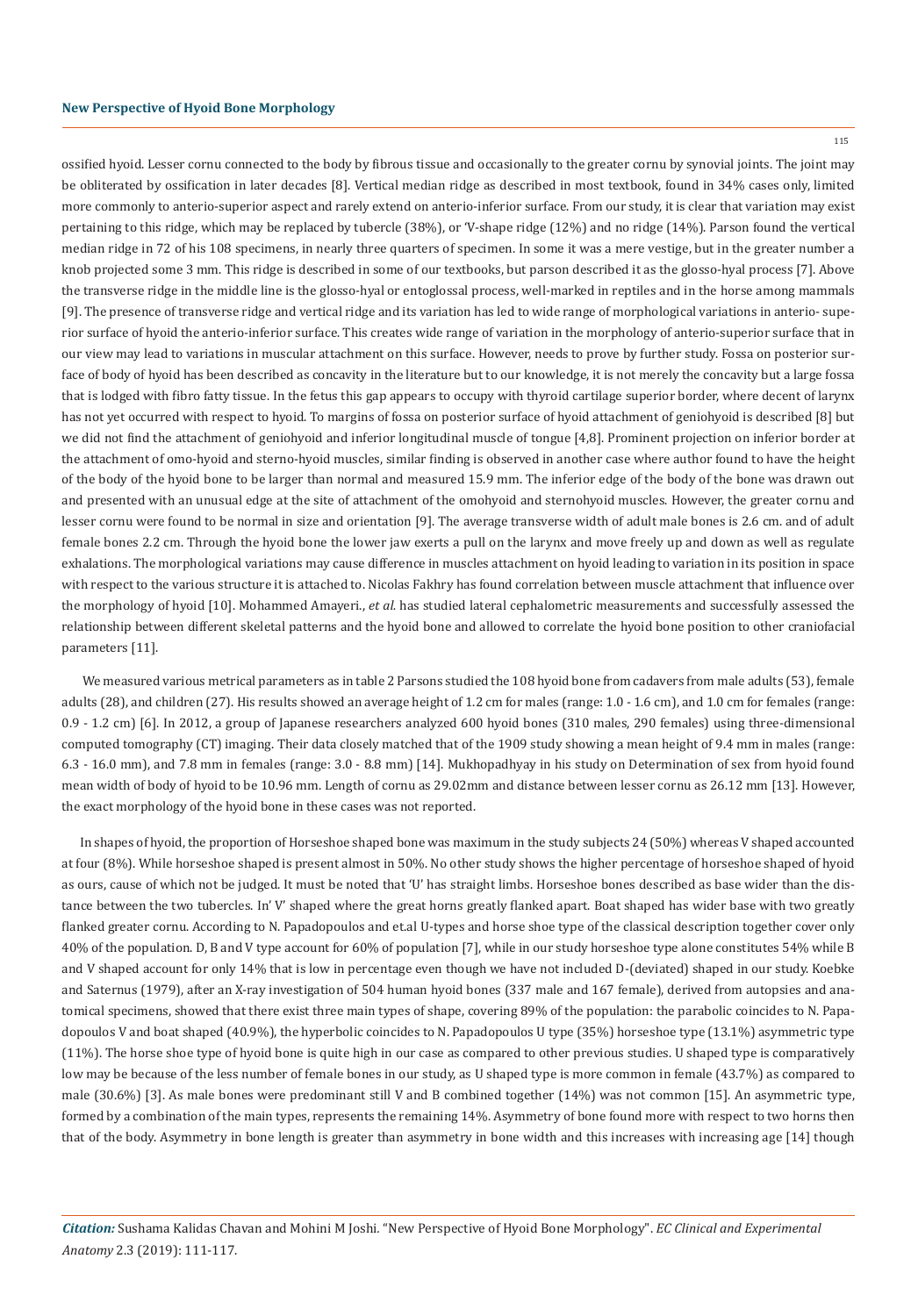incidence not mentioned. In the present study also the percentage is slightly higher may be because all the cadavers studied were adult and above 11% [3] and 47.4% [2]. According to the author the occurrence of the main types is, to a certain degree, sex-related, which we could not compare in the present study as almost all the bone studied are belonging to male. According to Prashant Kumar., *et al.* it is observed that the most commons pattern of hyoid is of the Hyperbola type in either sex and the boat type being the least common. The second leading form is the Parabola type in males and the Horseshoe type in females. Of the 50 hyoid bones studied 33 were symmetrical and 17 were asymmetrical. It is further seen that most of the hyperbola types are symmetrical in nature. The Horse-shoe type of hyoid is the most commonly seen symmetrical type in females [16]. In one of the study, the cut-off point of M was about 115*°* with a sensitivity of 40% and a specificity of 39.5% (P < 0.05) for determining sex. As for N, the cut-off point was 114*°* with a sensitivity of 46.5% and a specificity of 44.7% (P < 0.05), where M, is angle between right greater horn and body and N, is angle between left horn and body [17].

### **Conclusion**

Hyoid bone found to have wide range of morphological variations on to its anterior surface which is the prominent finding of the present study. Horseshoe shaped bone is maximum in this study followed by V shaped bone. We could not compare sexual differences because of few number of female hyoid. This study may prove to be helpful for morphologist, anthropologist otolaryngologist radiologist.

#### **Acknowledgement**

Author is thankful to all non-teaching staff that has helped a lot to carry out this work until completion and Mr. S. Sarangdhar for his help in artistic work.

#### **Conflict of Interest**

No any conflict of interest.

#### **Bibliography**

- 1. Miller K., *et al*[. "Age and Sex-Related Variation in Hyoid Bone Morphology".](https://www.ncbi.nlm.nih.gov/pubmed/9846390) *Journal of Forensic Sciences* 43.6 (1998): 1138-1143.
- 2. Koebke J and Saturnus KS. "The Morphologia of the Adult Human Tongue". *Chronology* 84 (1979): 7-18.
- 3. Papadopoulos N., *et al*[. "The shape and size of the human hyoid bone and a proposal for an alternative classification".](https://www.ncbi.nlm.nih.gov/pmc/articles/PMC1256534/) *Journal of Anatomy* [163 \(1989\): 249-260.](https://www.ncbi.nlm.nih.gov/pmc/articles/PMC1256534/)
- 4. [Harjeet Jit I. "Shape, Size and Sexual dimorphism of the hyoid bone in Northwest Indians".](http://medind.nic.in/imvw/imvw12108.html) *Journal of the Anatomical Society of India*  [45.1 \(1996\): 4-22.](http://medind.nic.in/imvw/imvw12108.html)
- 5. Rangith C and Pillai S. "A Post mortem study of one hundred hyoid bone using weight as parameter". *Journal of Indian Academy of Forensic Medicine* 10 (1988): 31-33.
- 6. [Hideto Saigusa. "Comparative Anatomy of the Larynx and Related Structures".](https://www.med.or.jp/english/journal/pdf/2011_04/241_247.pdf) *Japan Medical Association Journal* 54.4 (2011): 241- [247.](https://www.med.or.jp/english/journal/pdf/2011_04/241_247.pdf)
- 7. [Parsons FG. "The Topography and Morphology of the Human Hyoid Bone".](https://www.ncbi.nlm.nih.gov/pmc/articles/PMC1289204/) *Journal of Anatomy and Physiology* 43.4 (1909): 279-290.
- 8. Susan Standring., *et al*. "Anatomy: In Neck". 36th edition: PubChurchill Living Stone.
- 9. Nishimura T. "Primates Comparative morphology of the hypo-laryngeal complex in anthropoids: two steps in the evolution of the descent of larynx". *Primates* 44 (2003): 41-49.
- 10. Nicolas Fakhry., *et al*[. "Analysis of Hyoid Bone Using 3D Geometric Morphometrics: An Anatomical Study and Discussion of Potential](https://www.ncbi.nlm.nih.gov/pubmed/23456326)  Clinical Implications". *Dysphagia* [28.3 \(2013\): 435-445.](https://www.ncbi.nlm.nih.gov/pubmed/23456326)
- 11. Mohammed Amayeri., *et al*[. "The position of hyoid bone in different facial patterns: a lateral cephalometric study".](https://eujournal.org/index.php/esj/article/view/3436) *European Scientific Journal* [10.15 \(2014\).](https://eujournal.org/index.php/esj/article/view/3436)

*Citation:* Sushama Kalidas Chavan and Mohini M Joshi*.* "New Perspective of Hyoid Bone Morphology". *EC Clinical and Experimental Anatomy* 2.3 (2019): 111-117.